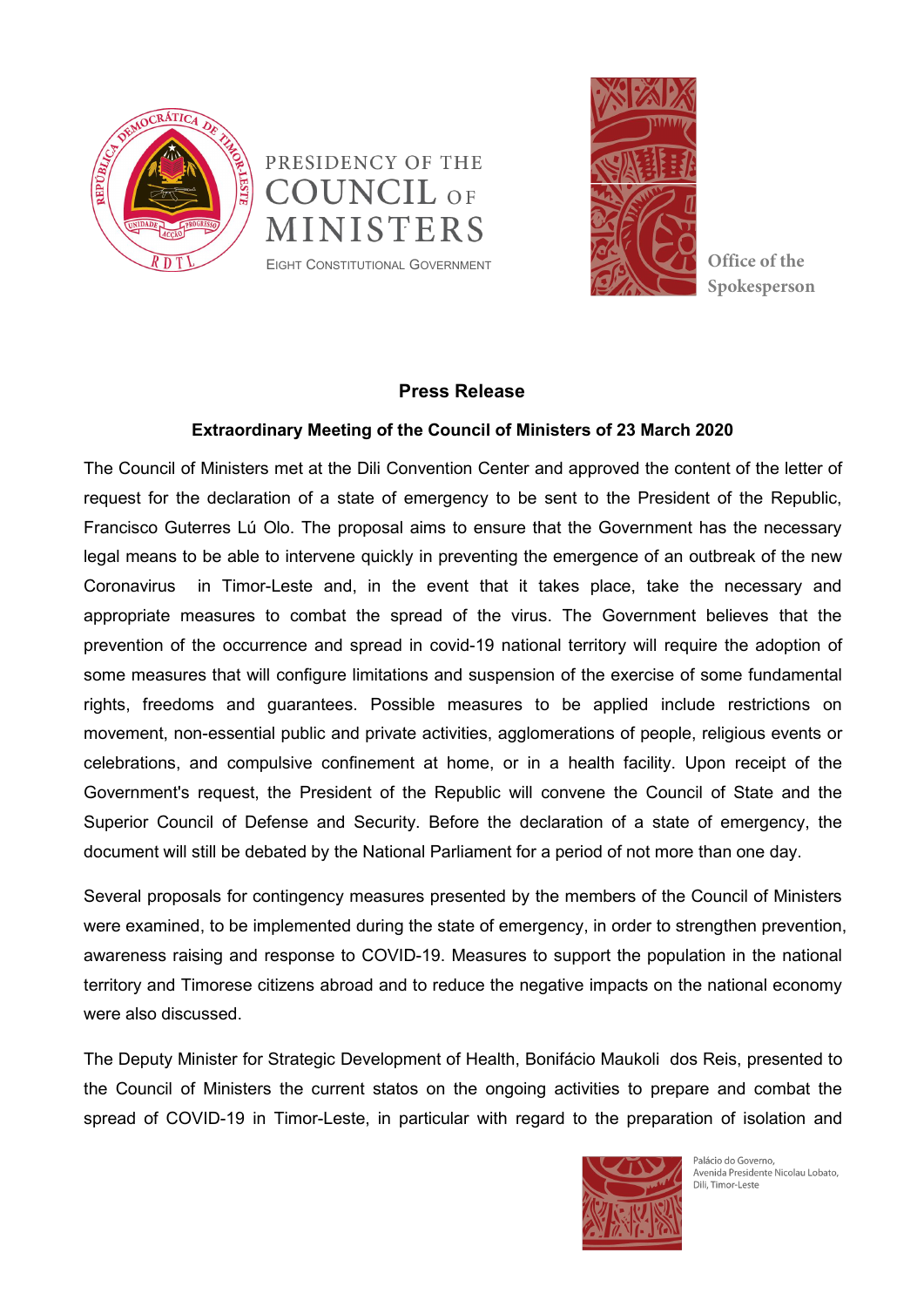





**Spokesperson**

treatment sites in Dili and at the land border in Batugade.The Deputy Minister also presented a proposal for an additional budget for the acquisition of medicines, for the adoption of prevention measures and for the rental, preparation, cleaning and safety of isolation sites.

The Prime Minister, Taur Matan Ruak, instructed the members of the Government to initiate a significant reduction in the presence of employees in the workplace, in order to keep only the minimum necessary for essential public services to continue in operation. Civil servants and contractors who are exempt from attending the workplace must continue theur professional activities in their homes, where they remain in contact and in social separation together with their families.

The Prime Minister assured that there will be an incentive plan to strengthen the conditions of health personnel and of health and isolation facilities, equipment and medicines.

The Acting Coordinating Minister for Economic Affairs, Fidelis Leite Magalhães, presented a package of measures to reduce the negative impacts of COVID-19 on the national economy, at the emergency level and in terms of economic recovery.

The Minister of Justice, Manuel Cárceres da Costa, announced that today he will issue a decree for the suspension of visits to prisoners of all national prisons.

The Minister of Foreign Affairs and Cooperation, Dionísio Babo Soares, presented a draft Government Resolution, approved by the Council of Ministers, for the purchase of medicines and equipment from China and informed that he is also in contact with other international partners, notably Australia and Cuba, which are available to support Timor-Leste in accessing medicines, ventilators and other health equipment.

The Minister of Transport and Communications, José Agostino da Silva, informed the members of the Council of Ministers that a telephone line was created for information on COVID-19. The number is 119 and will be available from the morning of March 24, 2020.



Palácio do Governo. Avenida Presidente Nicolau Lobato, Dili, Timor-Leste